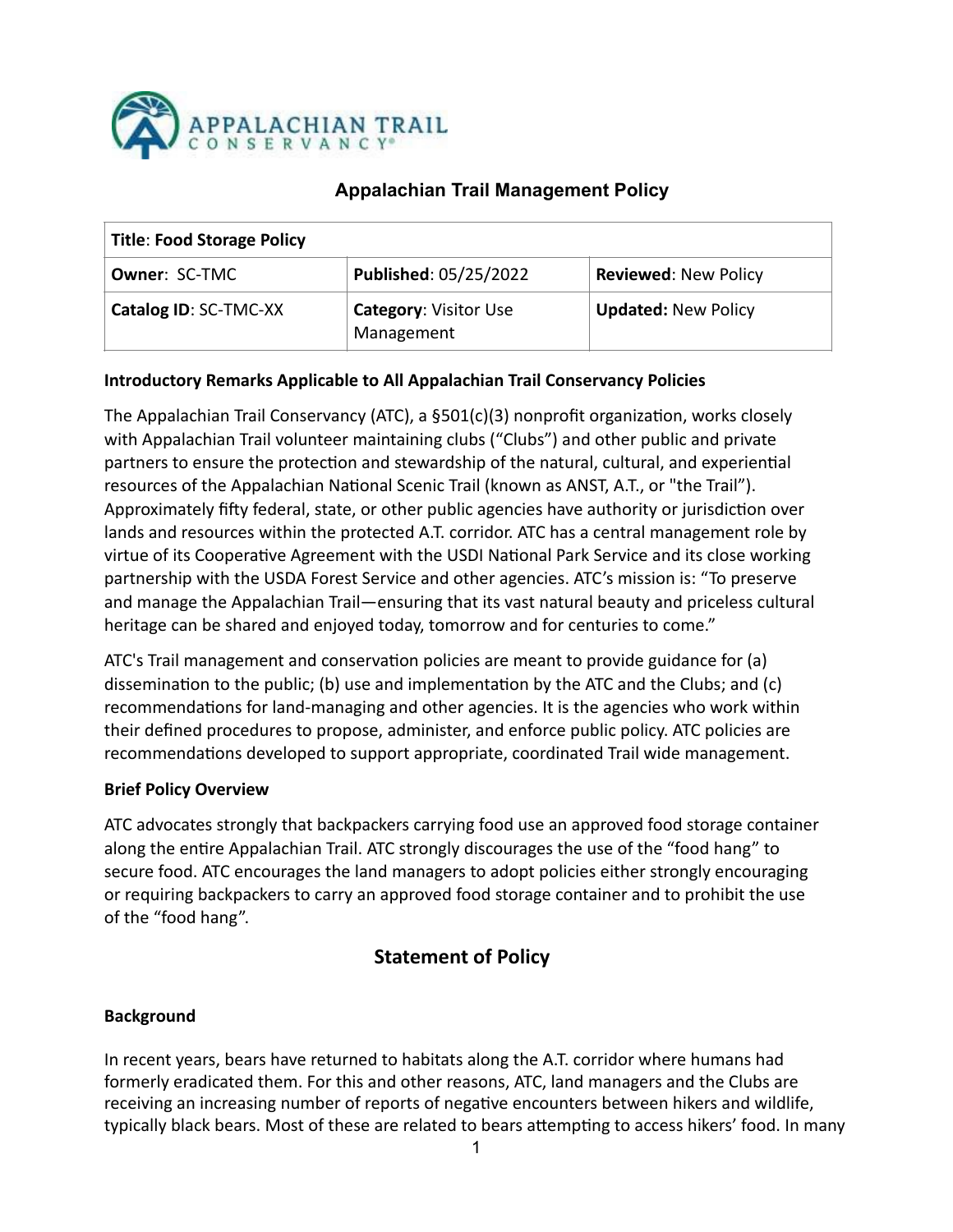cases, bears have been able to gain access to hikers' food secured using a food hang. Bears are highly intelligent and adaptable creatures, and some have figured out how to defeat even fully compliant food hangs.

These occurrences have resulted in negative consequences for both bears and human hikers. Although they are naturally afraid of humans, black bears can lose this fear as they begin to associate human scents with the reward of food. As they become habituated to human food sources and become a nuisance, they may need to be trapped and moved by game protection officials and in some extreme cases even killed. Bears who access human food often scatter the food and packaging widely, requiring the Clubs to devote time to cleaning up the litter. In extreme (and so far, rare) cases, a bear can injure a hiker. Further, the complete loss of food, and possibly the destruction of a tent or other gear, can create a hike-ending situation for a hiker. Sometimes, the best solution available is to close the site or A.T. section to overnight use.

#### **Current Status**

Traditionally, five methods have been used on the A.T. to deter bears and other wild creatures from getting to backpackers' food. Three are typically provided by the land manager or maintainer: Cable Systems, Metal Poles with Arms and Bearproof Metal Boxes. The final two, Bear Resistant Containers (Interagency Grizzly Bear Committee [IGBC] approved or similar) and food hangs (sometimes called rope hangs) are typically carried by the backpacker. Each of these methods has advantages and disadvantages. These are detailed in the Appendix.

Due to extensive work by land managers and the Clubs, one of the first three methods has been installed at approximately 40% of A.T. designated overnight sites. It may be possible to install one of these methods at some more sites, but various logistical concerns mean that not many more can be installed. This means that for backpackers using other approved sites, as well as those using these sites at peak times when the storage facilities are full, broken, etc., the only alternatives for food storage are the food hang or an approved bear resistant container.

The classic food hang means a bag containing food and other consumables suspended from a tree branch at least 12 ft. above the ground, 6 ft. below the tree branch and 6 ft. from the tree trunk. Experience on the Trail has shown the food hang to be an unsatisfactory method of securing food. First, it is quite difficult to execute a food hang properly. At many locations it can be difficult to find a satisfactory tree or other structure to use. Many backpackers lack the skill, knowledge or patience to execute a proper food hang. Secondly, bears are highly intelligent and adaptable creatures, and some have figured out how to defeat a fully compliant food hang. See the Additional Resources for documentation of these findings.

These realities mean that using an approved bear resistant container is the best food storage option that will provide backpackers maximum protection for their food, maximum flexibility to use in areas where other storage options are unavailable, and maximum protection against bears becoming habituated to human food.

Prior to this Policy, ATC has recommended on several communication channels that all AT hikers use an approved bear resistant container for overnight food storage anywhere on the Trail. This has included instructions on how to prepare to hike the trail, a video on how to store food properly and a 2016 Advisory To Appalachian Trail Clubs on Animal-Deterrent Food Storage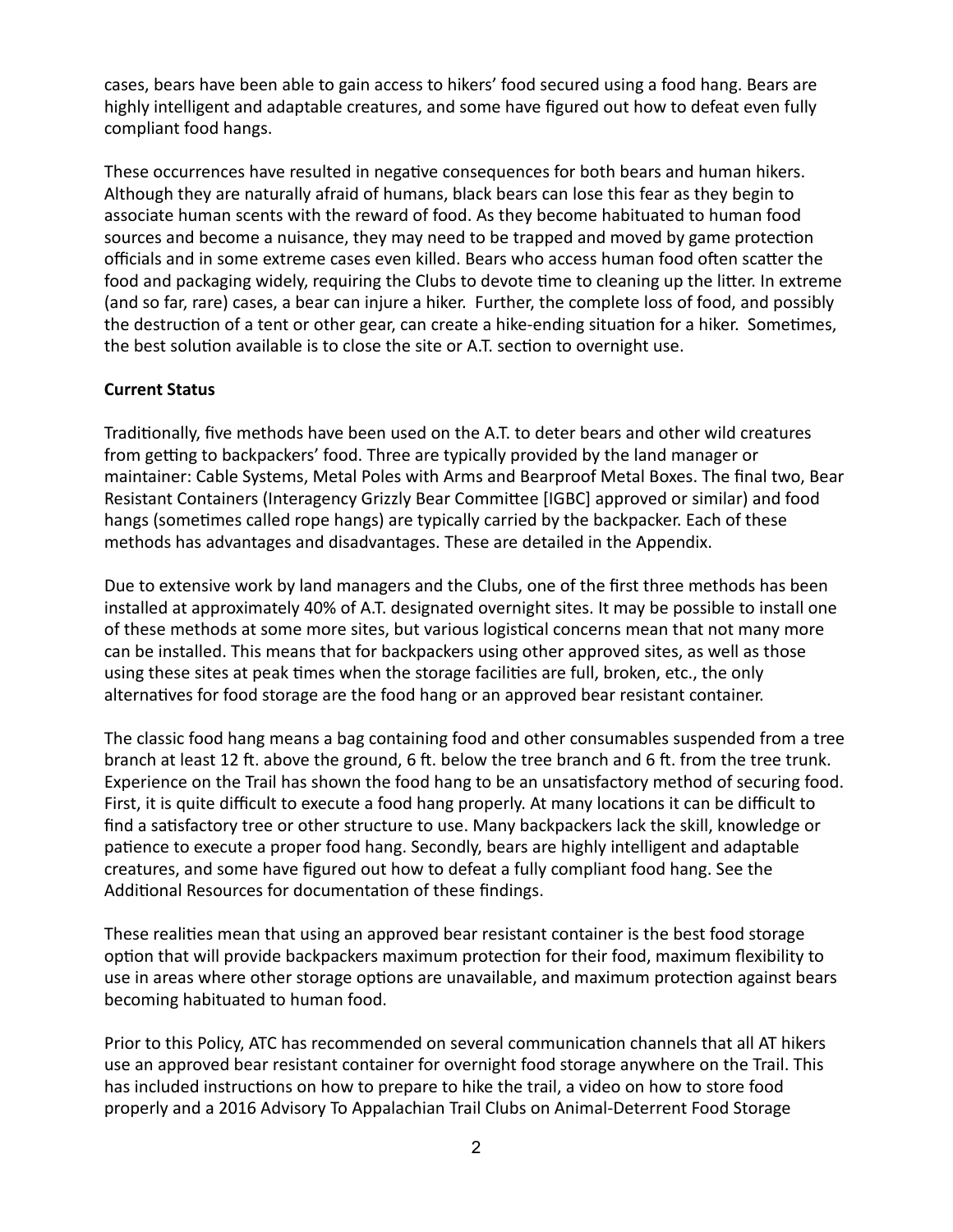Systems. ATC believes that the time has come to promulgate a formal policy on Food Storage.

## **IGBC Certified Bear-Resistant Containers**

<span id="page-2-2"></span>ATC recommends that the list of certified bear-resistant containers promulgated by the IGBC be used to determine products suitable for use on the A.T.<sup>[1](#page-2-0)</sup> While the list was developed with grizzly bears in mind and there are no grizzly bears on the A.T., ATC believes that the products on the list are equally suitable for preventing access by black bears. ATC does not believe it is necessary or would be productive at this time to develop a separate list for black bears on the A.T. However, ATC reserves the option to add to, delete or otherwise modify the IGBC list for use on the A.T. if it can be shown there is good reason to do so.

It is important to point out that these containers are *bear-resistant*, and not bear-proof. As some of the materials in the Additional Resources point out, no food storage system is truly bear-proof. However, when properly used, they are much more likely to resist attempts by determined bears and other wildlife than the food hang. So, on balance, eliminating the food hang on the A.T. as an acceptable method of securing food will result in fewer bears becoming habituated to human food and a safer backpacking experience for humans.

## **Developing Container Rental Options**

Some approved bear-resistant containers are expensive to purchase. One cheaper alternative to purchase is renting a container. An additional benefit is educating A.T. backpackers about the advantages of carrying a bear-resistant container and the proper ways to use them. Successful rental programs have been available for many years on western U.S. trails where bear-resistant containers are required.<sup>[2](#page-2-1)</sup> In additional, several commercial outfitters will rent bear-resistant containers. ATC wishes to encourage the development of container rental programs in and near the A.T.

## **ATC Policy**

- <span id="page-2-3"></span>• ATC strongly recommends backpackers and others who camp overnight on the Appalachian Trail use an approved food storage method to store their food and other consumables that will be attractive to bears. Acceptable options for hiker food storage includes the following land-manager provided systems available at some camping sites: cable systems, metal pole with arms and bearproof metal boxes; and personal bearresistant containers carried by the backpacker.
- ATC strongly recommends backpackers and others who camp overnight on the Appalachian Trail carry their food in a bear-resistant container on the entire Appalachian Trail. This allows for flexibility in cases where another food storage method is unavailable.

<span id="page-2-0"></span><sup>&</sup>lt;sup>[1](#page-2-2)</sup> IGBC was formed in 1983 by representatives from the U.S. Forest Service, the National Park Service, the U.S. Fish and Wildlife Service, the Bureau of Land Management, the U.S. Geological Survey and representatives of the state wildlife agencies of Idaho, Montana, Washington and Wyoming. 

<span id="page-2-1"></span><sup>&</sup>lt;sup>[2](#page-2-3)</sup> These include Olympic, Rocky Mountain, Sequoia and Yosemite National Parks.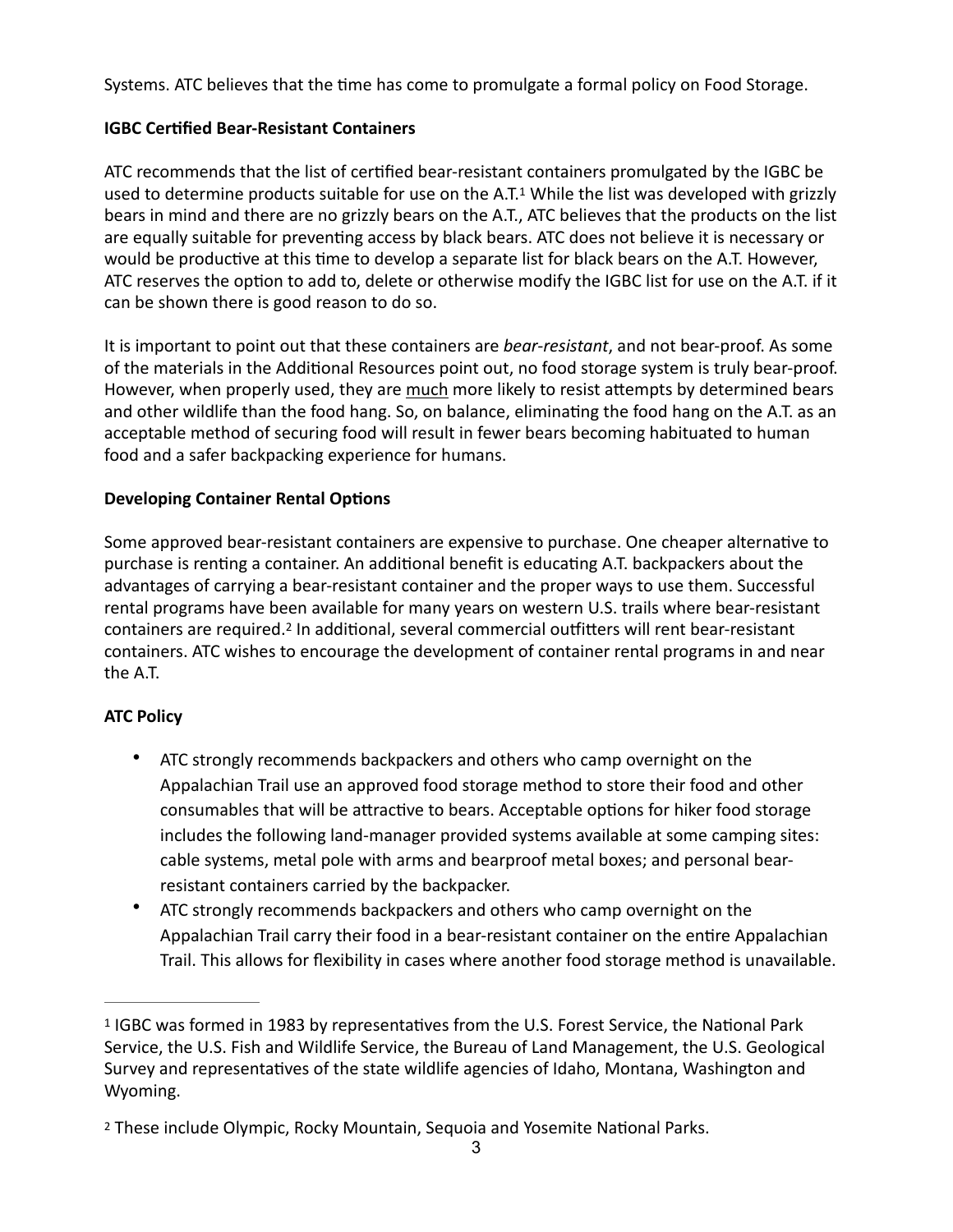- ATC strongly discourages the food hang as a method of protecting food and other consumables from bears and other wildlife.
- ATC will advocate with the land managers on the A.T. to develop policies either strongly recommending or requiring that an acceptable food storage method (as described above) be used on the entire A.T. The goal should be that the food hang be eliminated as a method of protecting food on the A.T., as it has been found to be ineffective.
- ATC adopts the list of certified bear-resistant containers promulgated by the IGBC as products suitable for use on the A.T. ATC reserves the option to add to, delete or otherwise modify the IGBC list for use on the A.T. if it can be shown there is good reason to do so.
- ATC will encourage the development of bear-resistant container rental or loaner programs on or near the A.T. with land managers, the Clubs and other interested parties.
- ATC will develop programs to educate backpackers and other users of the A.T. on the benefits of using bear-resistant containers, including partnerships with land managers, the Clubs and other interested parties.
- ATC continues to request that all users of the A.T. report all encounters with bears along the Trail, using this form: <https://www.surveymonkey.com/r/CCYZGC2>

Note: This Policy replaces and supersedes an Advisory to Appalachian Trail Clubs on Animal-Deterrent Food Storage Systems dated May 13, 2016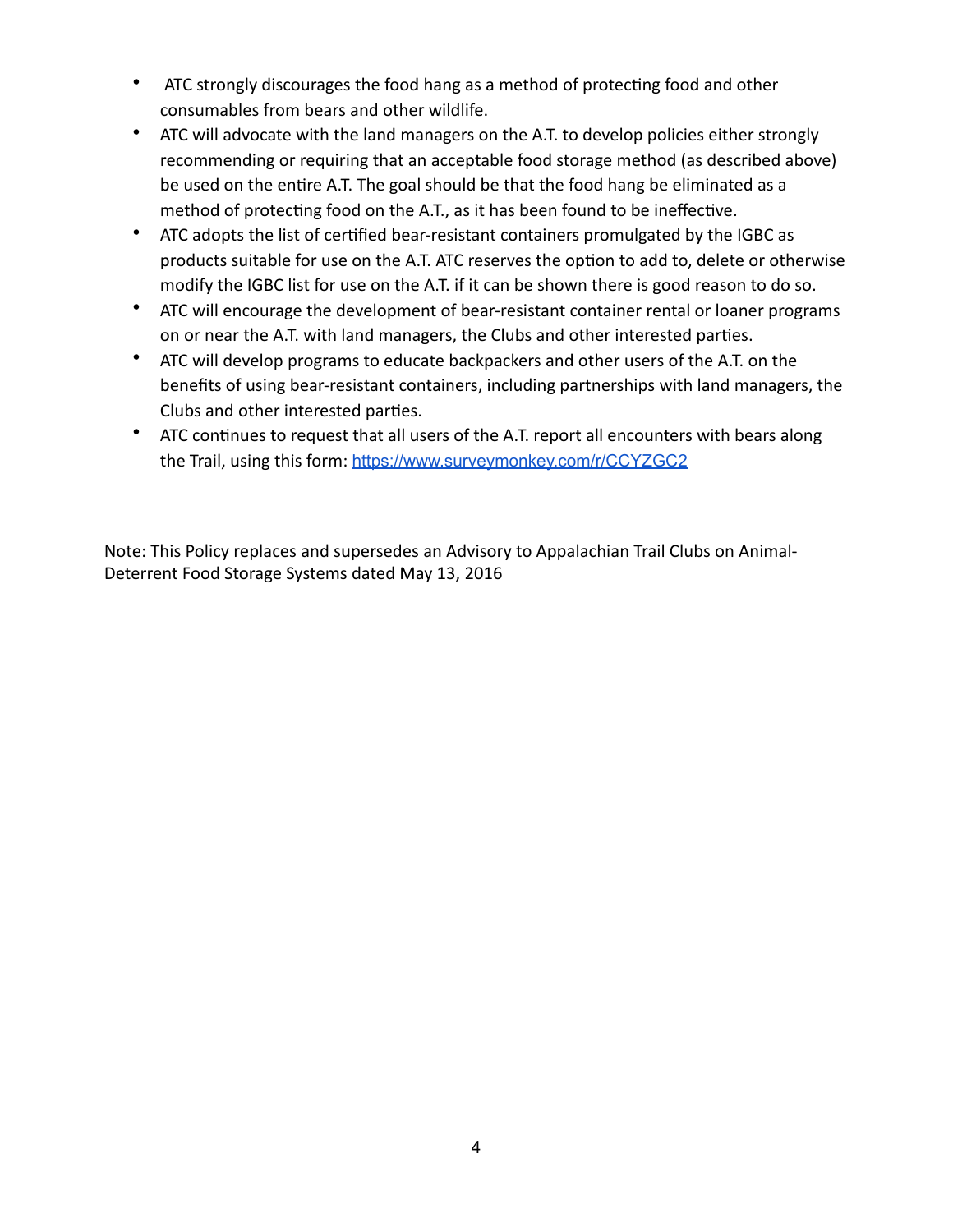# Appendix

1. Bear Deterrent Food Storage Methods for the Backcountry

| Method                          | Advantages                                                                                                                                                                                                                                                                                                      | <b>Disadvantages</b>                                                                                                                                                                                                                                                                                                                                                                                                                         | <b>Notes</b>                                                                                                   |
|---------------------------------|-----------------------------------------------------------------------------------------------------------------------------------------------------------------------------------------------------------------------------------------------------------------------------------------------------------------|----------------------------------------------------------------------------------------------------------------------------------------------------------------------------------------------------------------------------------------------------------------------------------------------------------------------------------------------------------------------------------------------------------------------------------------------|----------------------------------------------------------------------------------------------------------------|
| <b>Land Manager</b><br>Provided |                                                                                                                                                                                                                                                                                                                 |                                                                                                                                                                                                                                                                                                                                                                                                                                              |                                                                                                                |
| <b>Cable Systems</b>            | $\bullet$<br>Eliminates extensive<br>tree damage and<br>trampling associated<br>with campers putting<br>up their own food<br>hangs.<br>$\bullet$<br>If present, a much<br>larger proportion of<br>campers will hang<br>their food and do so<br>far more successfully<br>than if they set up<br>their own hangs. | ٠<br>Can be expensive to<br>install and maintain.<br>$\bullet$<br>May break over time<br>(the more complex they<br>are the more frequently<br>they break).<br>$\bullet$<br>Trampling damage/<br>erosion under the cable<br>system can be<br>extensive.<br>٠<br>Cables/lines can get<br>tangled.<br>$\bullet$<br>Difficult to access<br>components for<br>maintenance and<br>repair.<br>٠<br>Generally not available<br>between shelter sites | May delay bears, but<br>rodents and raccoons<br>often access food with<br>these systems.                       |
|                                 |                                                                                                                                                                                                                                                                                                                 |                                                                                                                                                                                                                                                                                                                                                                                                                                              |                                                                                                                |
| <b>Metal Pole with Arms</b>     | $\bullet$<br>Somewhat effective.<br>$\bullet$<br>Requires little<br>subsequent<br>maintenance.<br>$\bullet$<br>Relatively easy for<br>campers to use.<br>$\bullet$<br>Limits trampling<br>impact to confined<br>area.                                                                                           | $\bullet$<br>Moderate cost and<br>installation effort.<br>$\bullet$<br>Habituated bears and<br>other wildlife may<br>learn to climb them.<br>$\bullet$<br>Requires upper body<br>strength to use.<br>$\bullet$<br>May be difficult for<br>campers to retrieve<br>food.<br>$\bullet$<br>Noise disturbance due<br>to clanging poles and<br>chains.<br>$\bullet$<br>Generally not available<br>between shelter sites                            | Considered a delaying<br>tactic by some land<br>managers.<br>"Unnatural" appearance<br>in backcountry setting. |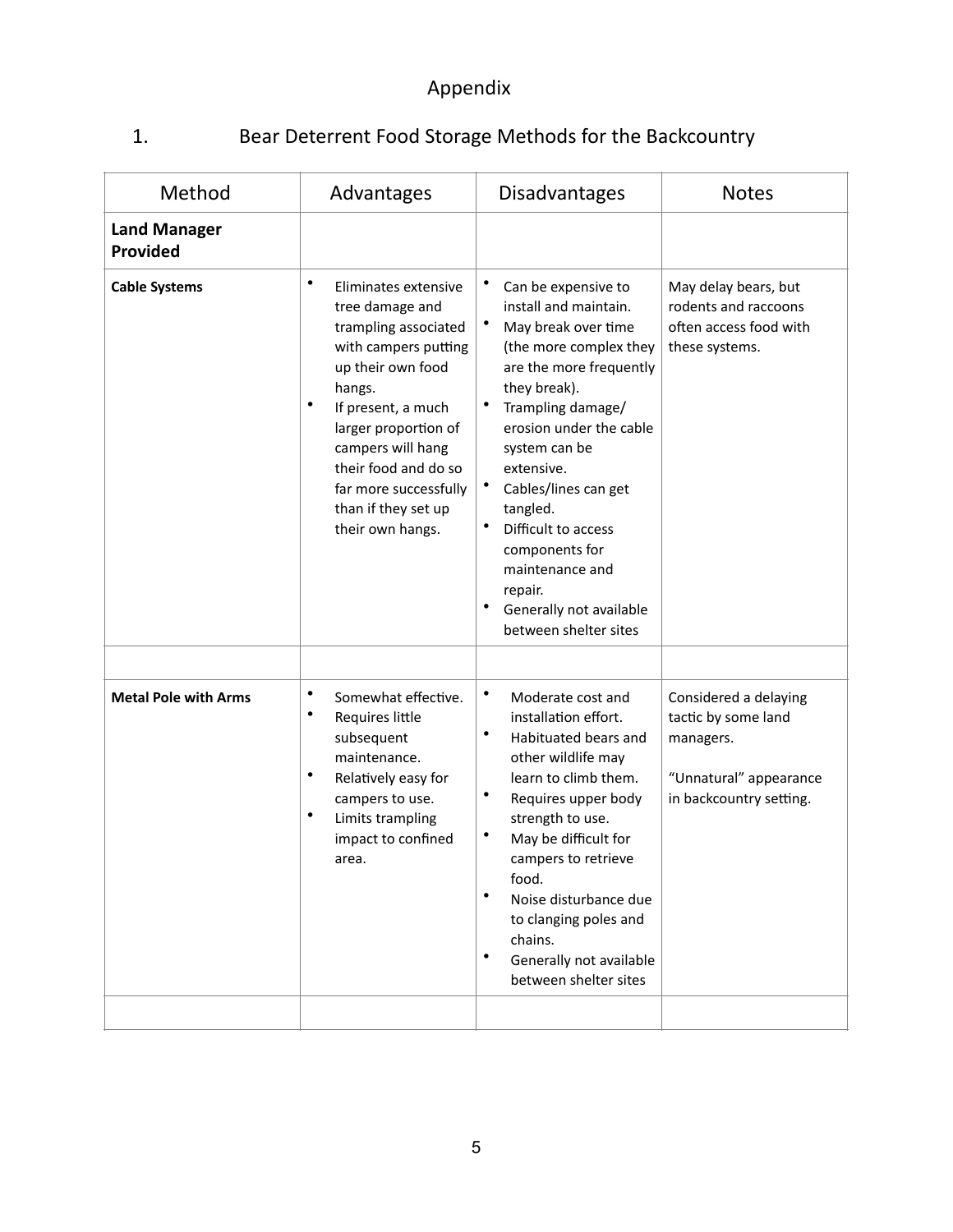| <b>Bearproof Metal Boxes</b>                                   | $\bullet$<br>Highly effective from<br>bears, rodents, and<br>other wildlife.<br>٠<br>Easy to use.<br>٠<br>Concentrates<br>trampling impact to<br>confined area.<br>٠<br>Low maintenance.                                                                                           | $\bullet$<br>Higher up-front cost.<br>$\bullet$<br>Heavy, bulky to<br>transport. Impractical<br>to install in remote<br>locations.<br>$\bullet$<br>Campers may leave<br>trash and unwanted<br>food in them.<br>$\bullet$<br>May require regular<br>trash monitoring by<br>managers.<br>$\bullet$<br>Capacity is finite.<br>$\bullet$<br>Generally not available<br>between shelter sites                                                | Highly effective<br>method if used<br>properly.<br>Informational signs<br>may dissuade trash<br>or discarded food<br>from being left in<br>them.<br>"Unnatural"<br>appearance in<br>backcountry setting.                                                                                                                                                                     |
|----------------------------------------------------------------|------------------------------------------------------------------------------------------------------------------------------------------------------------------------------------------------------------------------------------------------------------------------------------|-----------------------------------------------------------------------------------------------------------------------------------------------------------------------------------------------------------------------------------------------------------------------------------------------------------------------------------------------------------------------------------------------------------------------------------------|------------------------------------------------------------------------------------------------------------------------------------------------------------------------------------------------------------------------------------------------------------------------------------------------------------------------------------------------------------------------------|
| Food hang (a/k/a rope<br>hang)                                 | No manager-provided<br>facilities are needed.<br>$\bullet$<br>Lightweight                                                                                                                                                                                                          | ٠<br>Campers must have<br>knowledge, skills, and<br>equipment to<br>effectively use these.<br>$\bullet$<br>Requires both time to<br>do them correctly and<br>the availability of<br>appropriately sized and<br>shaped trees (may be<br>unavailable).<br>$\bullet$<br>This method can lead<br>to rope damage to<br>trees and ground cover<br>trampling.<br>In documented cases,<br>bears have defeated<br>even a "perfect" food<br>hang. | Habituated bears in<br>several locations have<br>learned how to access<br>campers' hung food<br>(chewing through lines,<br>pulling from above, sows<br>sending cubs up tree or on<br>shoulders).<br>Use currently prohibited<br>on several western trails<br>and a few areas of the A.T.<br>ATC 2021 Policy advocates<br>for eliminating the food<br>hang on the entire A.T. |
| <b>Bear Resistant Containers</b><br>(IGBC approved or similar) | $\bullet$<br>Easy, quick,<br>convenient.<br>$\bullet$<br>Can be used and<br>accessed in any<br>location, including<br>between shelters.<br>٠<br>Effective for all<br>animals.<br>٠<br>Can double as seat,<br>etc.<br>٠<br>No cost to managers<br>if visitors provide<br>their own. | $\bullet$<br>Can be expensive to<br>purchase (although<br>less expensive options<br>exist)<br>٠<br>Bulky/heavier to carry.<br>٠<br>May be difficult to fit<br>all food and<br>consumables into<br>them, depending on<br>number of days of<br>food.                                                                                                                                                                                      | Highly effective method if<br>used properly.<br>Requires extensive<br>education and outreach<br>effort by managers.<br>Camper compliance varies.<br>Compliance increases if<br>required.<br>Rental programs have been<br>successful.                                                                                                                                         |